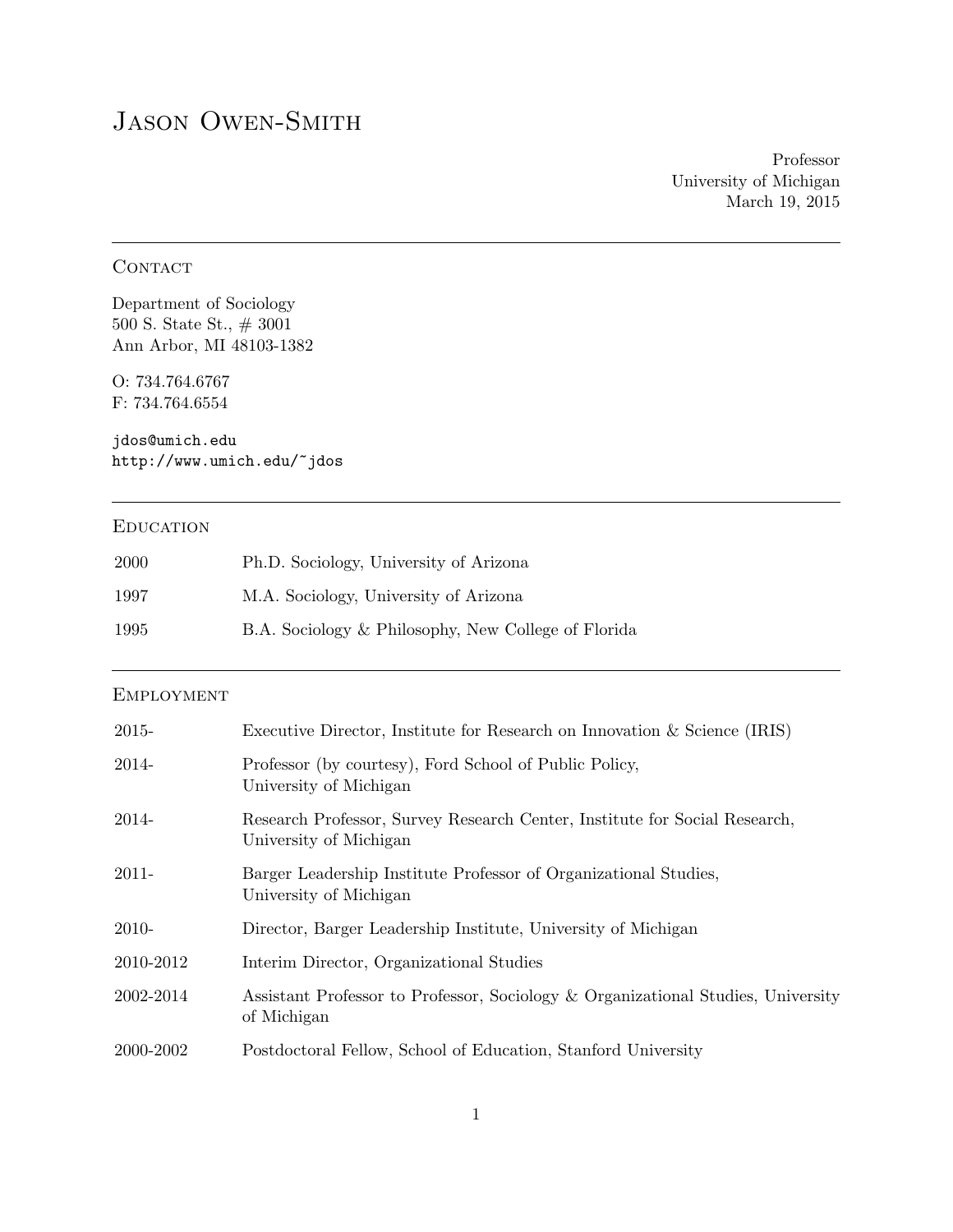### HONORS & AWARDS

| 2014 | John Dewey Award, College of Literature, Science, and the Arts.<br>Winners of this award demonstrate "scholarly productivity, provision of leader-<br>ship, and engagement with and care for students."                                                    |
|------|------------------------------------------------------------------------------------------------------------------------------------------------------------------------------------------------------------------------------------------------------------|
| 2014 | Individual Award for Outstanding Contributions to Undergraduate Education,<br>College of Literature, Science, and the Arts.<br>This award "recognizes faculty members who are exceptionally dedicated to the<br>educational experiences of undergraduates" |
| 2008 | Henry Russel Award<br>The Russel Award, which recognizes "exceptional scholarship and conspicuous<br>ability as a teacher," is one of the highest honors the University of Michigan<br>bestows on junior faculty.                                          |
| 2007 | Viviana Zelizer Distinguished Scholarship Award<br>For "Network Dynamics and Field Evolution: The Growth of Interorganizational<br>Collaboration in the Life Sciences." From the Economic Sociology Section of the<br>American Sociological Association    |
| 2006 | National Science Foundation Faculty Early Career Development Award                                                                                                                                                                                         |
| 2006 | Alfred P. Sloan Foundation Industry Studies Fellowship                                                                                                                                                                                                     |
| 2000 | Fellow, Social Science Research Council<br>Program on the Corporation as a Social Institution                                                                                                                                                              |
| 1998 | Hacker-Mullins Graduate Student Paper Award<br>For "The Social Organization of Scientific Skepticism." From the Science, Knowl-<br>edge, & Technology section of the American Sociological Association.                                                    |

### Research Interests

Institutional Change, Network Dynamics, Innovation, High-Technology Industries, University Research Commercialization, Regional Economic Development, Science Policy, Collaboration, Surgical Care

### Journal Articles

|      | Conditional Accept Funk, Russell & Jason Owen-Smith. "A Dynamic Network Measure of Techno-                                                                                                         |
|------|----------------------------------------------------------------------------------------------------------------------------------------------------------------------------------------------------|
|      | logical Change." Management Science.                                                                                                                                                               |
| 2015 | Lane, Julia, Jason Owen-Smith, Rebecca Rosen, & Bruce Weinberg. "New Linked"<br>Data on Research Investments: Scientific Workforce, Productivity, and Public<br>Value." In Press. Research Policy. |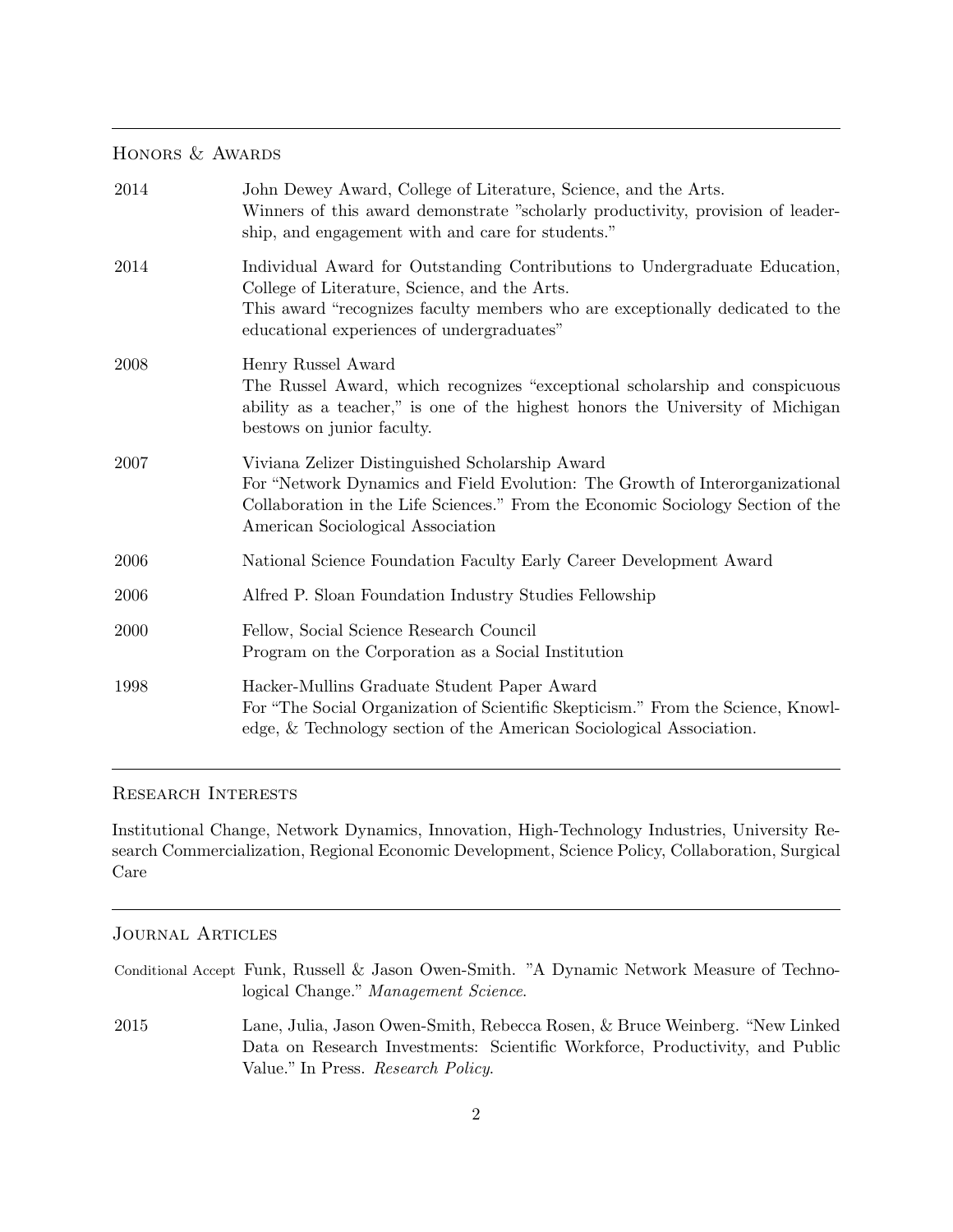| 2015 | Owen-Smith, Jason, Natalie Cotton-Nessler & Helen Buhr. "Network Effects<br>and Organizational Decision-Making: Blended Social Mechanisms and IPO With-<br>drawal." Social Networks 41: 1-17.                                                                                       |
|------|-------------------------------------------------------------------------------------------------------------------------------------------------------------------------------------------------------------------------------------------------------------------------------------|
| 2015 | Hollingsworth, John. Russell J. Funk, Jason Owen-Smith, Bruce Landon & John<br>Birkmeyer. "Differences Between Physician Social Networks For Cardiac Surgery<br>Serving Communities with High Versus Low Proportions of Black Residents" In<br>Press. Medical Care                  |
| 2014 | Wineman, Jean, Yongha Hwang, Felichism Kabo, Jason Owen-Smith, & Gerald<br>F. Davis. "Spatial Layout, Social Structure, and Innovation in Organizations."<br>Environment & Planning B: Planning and Design., In press. doi:10.1068/b130074p.                                        |
| 2014 | Funk, Russell J., Jason Owen-Smith, Bruce E. Landon, John D. Birkmeyer,<br>& John Hollingsworth. "Identifying Natural Alignments Between Ambulatory<br>Surgery Centers and Local Health Systems: Building Broader Communities of<br>Surgical Care." <i>Medical Care</i> , In Press. |
| 2014 | Hollingsworth, John, Russel J. Funk, Jason Owen-Smith, Bruce Landon, Brent<br>Hollenbeck, & John Birkmeyer. "Assessing the Reach of Health Reform to Out-<br>patient Surgery with Social Network Analysis." Annals of Surgery. In Press. doi:<br>10.1097/SLA.0000000000000880.      |
| 2014 | Kabo, Felichism, Natalie Cotton-Nessler, Yongha Hwang, Margaret Levenstein,<br>& Jason Owen-Smith. "Proximity Effects on the Dynamics and Outcomes of<br>Scientific Collaborations." Research Policy. 43(9): 1469-1485.                                                             |
| 2014 | Kabo, Felichism, Yongha Hwang, Margaret Levenstein, & Jason Owen-Smith.<br>"Shared Paths to the Lab: A Sociospatial Network Analysis of Collaboration."<br><i>Environment</i> & <i>Behavior</i> . In Press. doi: $10.1177/0013916513493909$ .                                       |
| 2014 | Weinberg, Bruce, Jason Owen-Smith, Rebecca F. Rosen, Lou Schwarz, Barbara<br>McFadden-Allen, Roy E. Weiss, & Julia Lane. "Science Funding and Short-Term<br>Economic Activity." Science. 344: 41-43.                                                                                |
| 2012 | DeRouen, Mindy, Jennifer B. McCormick, Jason Owen-Smith, & Christopher<br>Thomas Scott. "The Race is On: Human Embryonic Stem Cell Research Goes<br>Global." Stem Cell Reviews and Reports Doi: 10.1007/s12015-012-9391-6.                                                          |
| 2011 | Scott, Christopher, Thomas, Jennifer B. McCormick, Mindy DeRouen, & Jason<br>Owen-Smith. "Democracy Derived: New Trajectories in Pluripotent Stem Cell<br>Research." Cell. 145(6): 820-826.                                                                                         |
| 2011 | Owen-Smith, Jason. "The Institutionalization of Expertise in University Licens-<br>ing." Theory & Society. $40(1)$ : 63-94.                                                                                                                                                         |
| 2010 | Scott, Christopher Thomas, Jennifer B. McCormick, Mindy DeRouen, & Jason<br>Owen-Smith "Federal Policy and the Use of Pluripotent Stem Cells."<br><i>Nature</i><br>Methods11: 866-867.                                                                                              |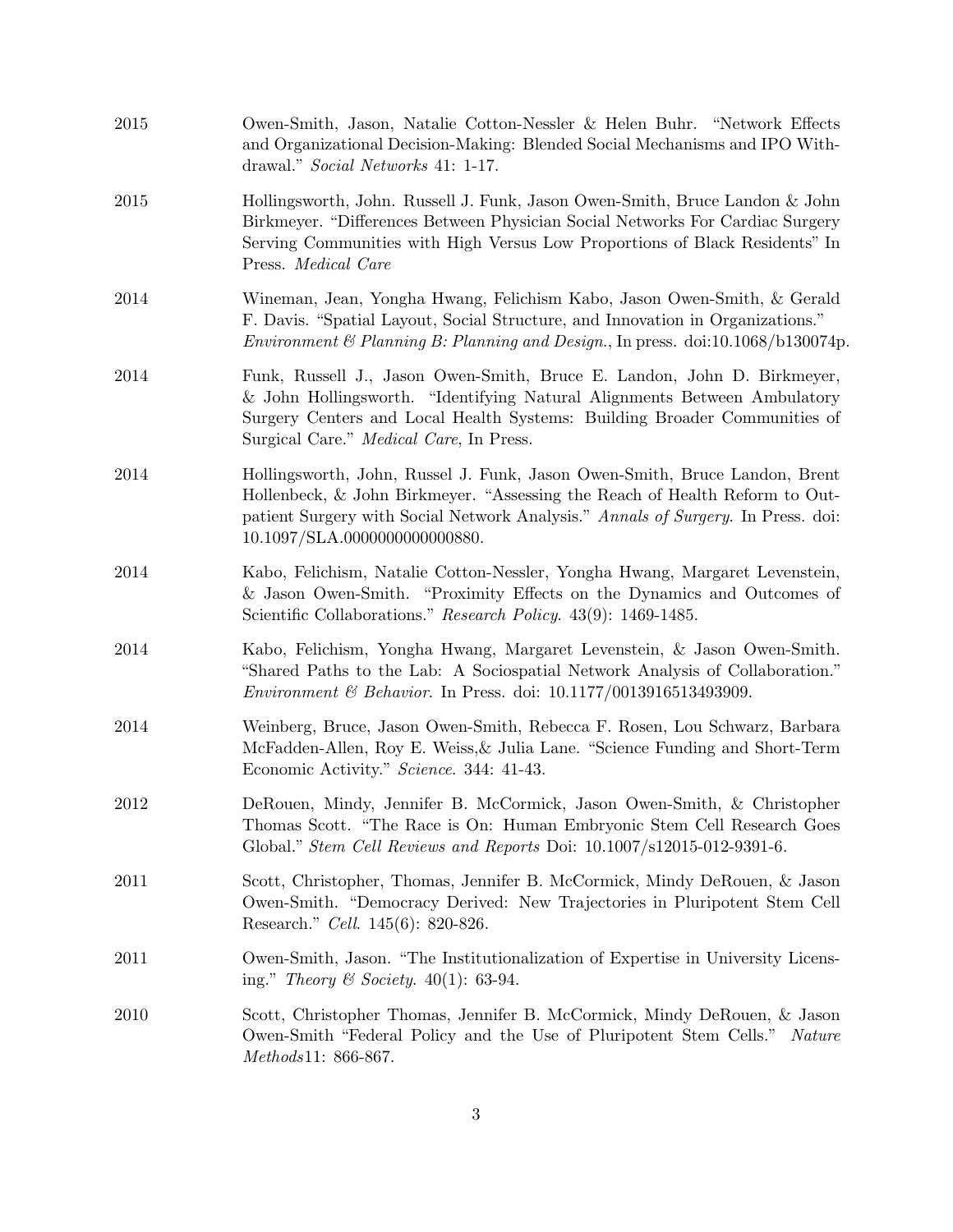| 2010      | Buhr, Helena & Jason Owen-Smith. "Networks as Institutional Support: Law<br>Firm and Venture Capitalist Relations and Regional Diversity In High Technology<br>IPOs." Research in the Sociology of Work. 21: 95-126.                                     |
|-----------|----------------------------------------------------------------------------------------------------------------------------------------------------------------------------------------------------------------------------------------------------------|
| 2009      | Scott, Christopher Thomas, Jennifer McCormick, & Jason Owen-Smith. "And<br>Then There Were Two: Use of hESC Lines." Nature Biotechnology. 27(8): 696-<br>697.                                                                                            |
| 2009      | Bunker Whittington, Kjersten, Jason Owen-Smith, & Walter W. Powell. "Net-<br>works, Propinquity, & Innovation in Knowledge-Intensive Industries." Adminis-<br><i>trative Science Quarterly.</i> 54(1): 90-122.                                           |
| 2009      | McCormick, Jennifer, Jason Owen-Smith, & Christopher Thomas Scott. "Distri-<br>bution of Human Embryonic Stem Cell Lines: Who, When, and Where." Cell<br><i>Stem Cell.</i> 4: 107-110.                                                                   |
| 2007      | Powell, Walter W., Jason Owen-Smith, & Jeannette Colyvas. "Innovation and<br>Emulation: Lessons From the Experiences of U.S. Universities in Selling Private<br>Rights to Public Knowledge." Minerva. 45: 121-142.                                       |
| 2006      | Owen-Smith, Jason & Jennifer McCormick. "An International Gap in Human<br>Embryonic Stem Cell Research." Nature Biotechnology. 24(6): 391-392.                                                                                                           |
| 2005a     | Owen-Smith, Jason. "Dockets, Deals, and Sagas: Commensuration and the Ra-<br>tionalization of Experience in University Licensing." Social Studies of Science.<br>$35(1): 69-97.$                                                                         |
| Reprinted | S.A. Silbey (ed.) 2008. Law and Science (II): Regulation of Property, Practices,<br>and Products. Ashgate.                                                                                                                                               |
| 2005b     | Owen-Smith, Jason. "Trends and Transitions in the Institutional Environment of<br>Public and Private Science." <i>Higher Education.</i> 49(1):91–117.                                                                                                    |
| 2005      | Powell, Walter W., Douglas R White, Kenneth W. Koput, & Jason Owen-Smith.<br>"Network Dynamics and Field Evolution: The Growth of Interorganizational Col-<br>laboration in the Life Sciences." American Journal of Sociology. $110(4)$ : 1132–<br>1205. |
| Winner    | Viviana Zelizer Award for Distinguished Scholarship                                                                                                                                                                                                      |
| Reprinted | McKelvey M. and L. Orsenigo (eds.) 2007. The Economics of Biotechnology.<br>Edward Elgar.                                                                                                                                                                |
| 2004      | Owen-Smith, Jason & Walter W. Powell "Knowledge Networks as Channels and<br>Conduits: The Effects of Formal Structure in the Boston Biotechnology Commu-<br>nity." Organization Science. 15(1): $5-21$ .                                                 |
| Reprinted | Cropper, S., M. Ebers, & P.S. Ring (eds.) 2012. Inter-Organizational Relations.<br>Sage Publications.                                                                                                                                                    |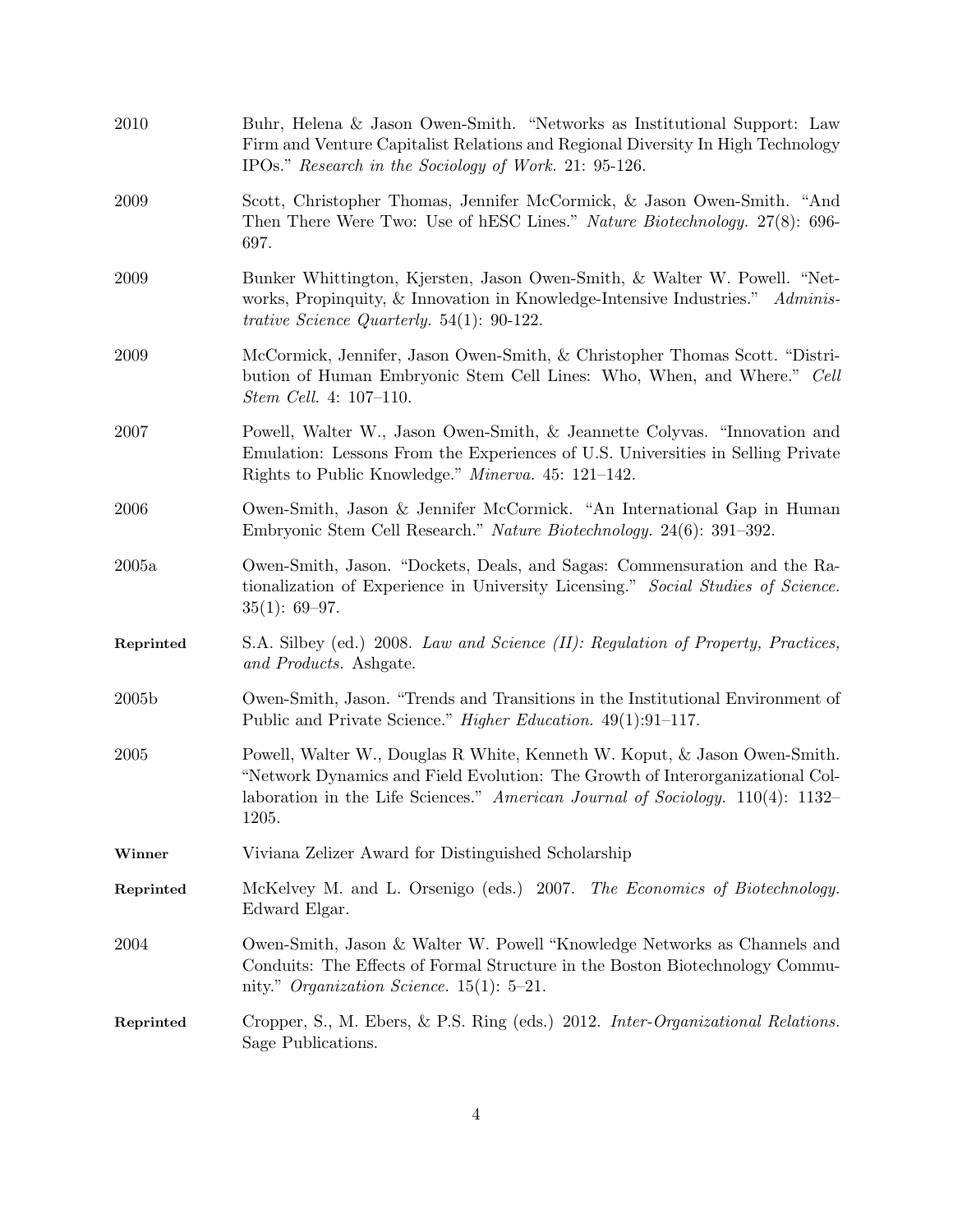| 2004       | White, Douglas R., Jason Owen-Smith, James Moody & Walter W. Powell. "Net-<br>works, Fields, and Organizations: Scale, Topology, and Cohesive Embeddings."<br>Computational and Mathematical Organization Theory. 10: 95-117.                                       |
|------------|---------------------------------------------------------------------------------------------------------------------------------------------------------------------------------------------------------------------------------------------------------------------|
| 2003       | Owen-Smith, Jason. "From Separate Systems to a Hybrid Order: Accumula-<br>tive Advantage Across Public and Private Science at Research One Universities."<br><i>Research Policy.</i> 32(6): 1081-1104.                                                              |
| 2003       | Owen-Smith, Jason & Walter W. Powell. "The Expanding Role of University<br>Patenting in the Life Sciences: Assessing the Importance of Experience and Con-<br>nectivity." Research Policy. $32(9)$ : 1695–1711.                                                     |
| 2002       | Owen-Smith, Jason, Massimo Riccaboni, Fabio Pammolli, & Walter W. Powell.<br>"A Comparison of U.S. and European University-Industry Relations in the Life<br>Sciences." Management Science. 48(1): 24-43.                                                           |
| Reprinted  | McKelvey M. and L. Orsenigo (eds.) 2007. The Economics of Biotechnology.<br>Edward Elgar.                                                                                                                                                                           |
| 2001       | Owen-Smith, Jason. "Managing Laboratory Work Through Skepticism: Processes<br>Evaluation and Control." American Sociological Review. 66(3): 427-452.                                                                                                                |
| 2001a      | Owen-Smith, Jason & Walter W. Powell. "To Patent or Not: Faculty Decisions<br>and Institutional Success at Technology Transfer." Journal of Technology Trans-<br>fer. 26(1): 99–114.                                                                                |
| Reprinted  | Siegel, D.S. (ed.) 2007. Technological Entrepreneurship. Edward Elgar.                                                                                                                                                                                              |
| 2001b      | Owen-Smith, Jason & Walter W. Powell. "Careers and Contradictions: Faculty<br>Responses to the Transformation of Knowledge and Its Uses in the Life Sciences."<br>Research in the Sociology of Work. 10: 109–140.                                                   |
| Translated | Owen-Smith, Jason & Walter W. Powell. 2004. 'Carrieres et contradictions en<br>sciences de la vie: reponses du corps academique aux transformations de la con-<br>naissance et de ses utilisations." Sociologie du travail. $46(3)$ : 347-377.                      |
| Reprinted  | Owen-Smith, Jason & Walter W. Powell. 2002. 'Standing on Shifting Terrain:<br>Faculty Responses to the Commercialization of Knowledge and its Uses in the<br>Life Sciences." Science Studies. $15(1)$ : 3-28.                                                       |
| 1999       | Powell, Walter W., Kenneth W. Koput, Laurel Smith-Doerr & Jason Owen-Smith.<br>"Network Position and Firm Performance: Organizational Returns to Collabora-<br>tion in the Biotechnology Industry." Research in the Sociology of Organizations.<br>$16: 229 - 254.$ |
| 1998       | Powell, Walter W. & Jason Owen-Smith. "Universities and the Market for Intellec-<br>tual Property in the Life Sciences." Journal of Policy Analysis and Management.<br>$17(2): 253 - 277.$                                                                          |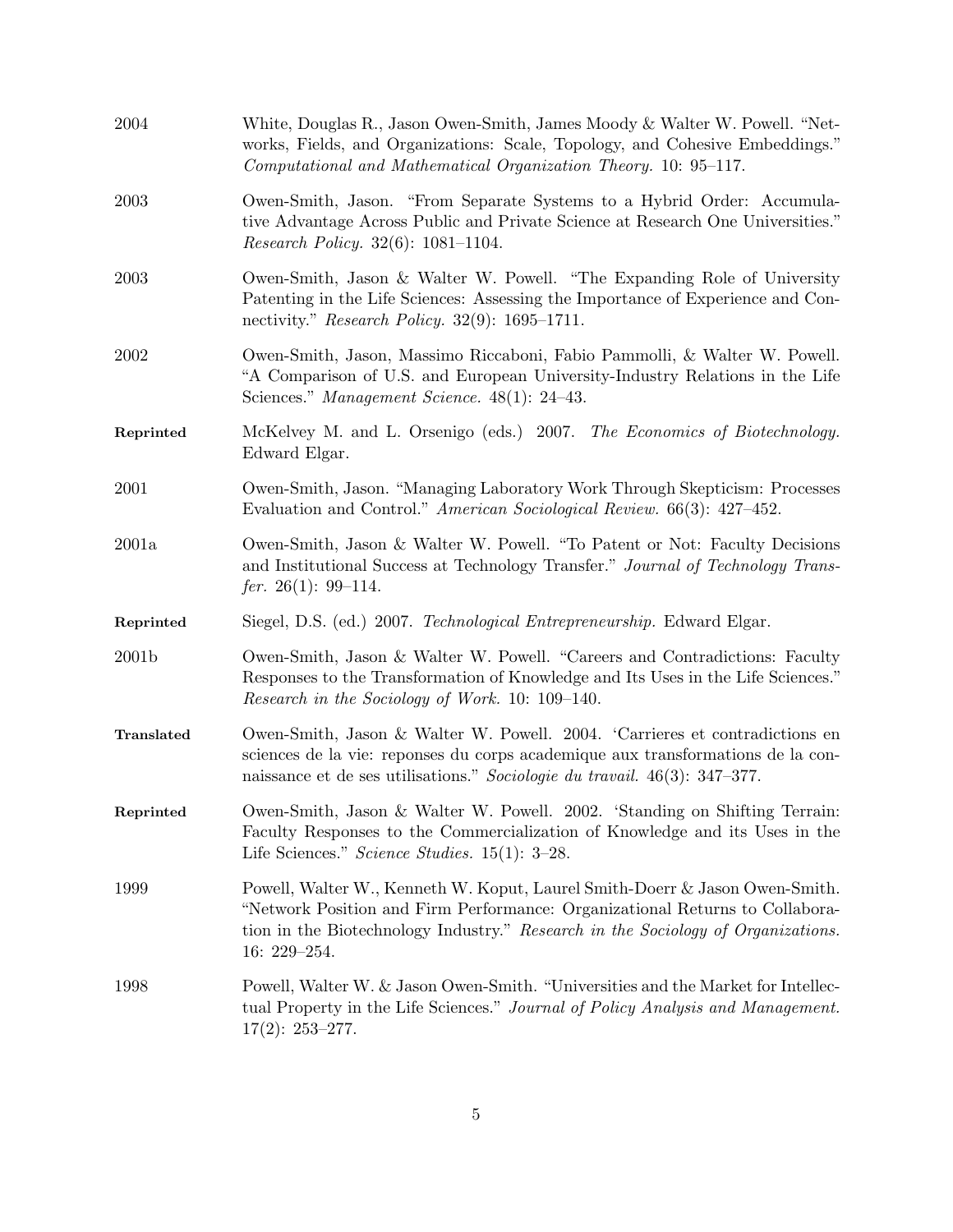| Reprinted | Powell, Walter W. & Jason Owen-Smith. 1998. "Universities as Creators and                                  |
|-----------|------------------------------------------------------------------------------------------------------------|
|           | Retailers of Intellectual Property." Pp. 169-194 in Burton Weisbrod (ed.) To                               |
|           | <i>Profit or Not to Profit.</i> Cambridge University Press.                                                |
| Reprinted | S.A. Silbey (ed.) 2008. Law and Science (II): Regulation of Property, Practices,<br>and Products. Ashgate. |

Reviews, Essays, & Commentary

| 2014 | Lane, Julia & Jason Owen-Smith. "Science Funding $-$ Do We Know What We<br>Get for Our Money?" Congressional Roll Call Quarterly. September 19, 2014.                                                      |
|------|------------------------------------------------------------------------------------------------------------------------------------------------------------------------------------------------------------|
| 2012 | Owen-Smith, Jason, Christopher Thomas Scott, & Jennifer B. McCormick. "Ex-<br>pand and Regularize Funding for Pluripotent Stem Cell Research." Journal of<br>Policy Analysis & Management 31(1): 714-722.  |
| 2012 | Owen-Smith, Jason, Christopher Thomas Scott, & Jennifer B. McCormick. "Democ-<br>racy Is Working." Journal of Policy Analysis & Management 31(1): 726-729.<br><b>Invited Point/Counterpoint Commentary</b> |
| 2009 | Scott, Christopher Thomas, Jason Owen-Smith, & Jennifer McCormick. "We<br>must reverse the Bush legacy of stem-cell problems." Nature 460:33.<br><b>Invited Correspondence</b>                             |
| 2006 | Owen-Smith, Jason. Review of Johann Peter Murmann's Knowledge and Com-<br>petitive Advantage. American Journal of Sociology. 112: 646–648.                                                                 |
| 2006 | Owen-Smith, Jason. "Examining the Worldly University: Ambivalence, Paradox,<br>and the Future of Academe." American Journal of Education. 112: 301-306.<br>Invited Review Essay.                           |
| 2005 | Owen-Smith, Jason. Review of Daniel Lee Kleinman's <i>Impure Cultures. Ameri-</i><br>can Journal of Sociology. 110: 815-816.                                                                               |
| 2004 | Owen-Smith, Jason. Review of Sheldon Krimsky's Science in the Private Interest.<br>Academe. 90: 59-60.                                                                                                     |
| 2002 | Pammolli, Fabio, Massimo Riccaboni, Jason Owen-Smith & Walter W. Powell.<br>"Europe and the United States: The Power of Networks." <i>Biofutur</i> 222: 26–29.                                             |
| 2002 | Owen-Smith, Jason. "Between the Ivory Tower and the Market." Review of<br>Corynne McSherry's Who Owns Academic Work? Science. 295: 1840.                                                                   |
| 2002 | Owen-Smith, Jason. Review of Andrew Chan's Critically Constituting Organiza-<br>tions. Contemporary Sociology. 31: 282–283.                                                                                |
| 2001 | Owen-Smith, Jason. "Stabilising Technology Through Talk." Review of Charles<br>Bazerman's The Languages of Edison's Light. Meta-Science. 10: 232-234.                                                      |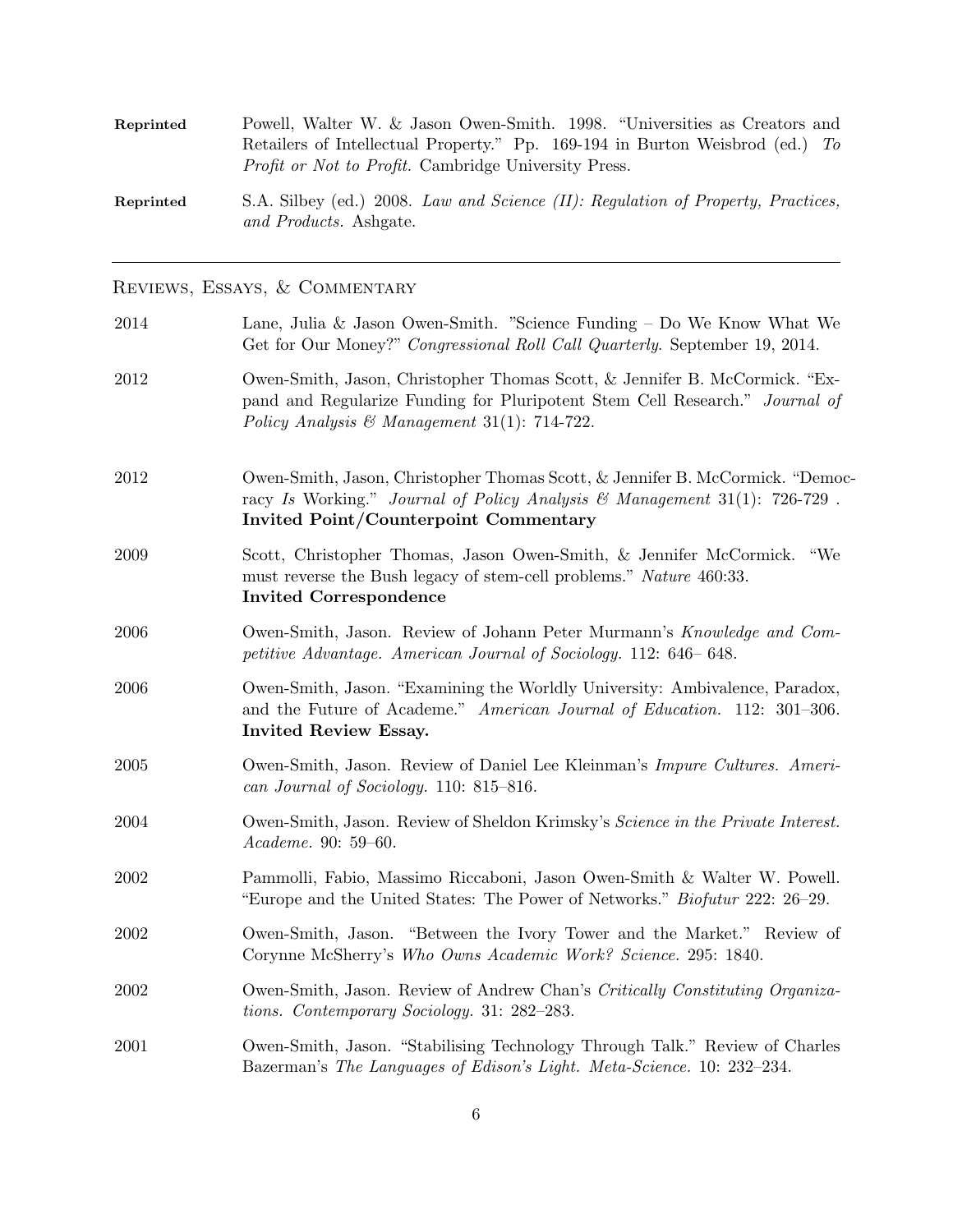1995 Smith, Jason D. "Pedagogy and Practice in Academic Sociology." Proceedings: Ninth National Conference on Undergraduate Research. University of North Carolina at Asheville Press.

| <b>CHAPTERS</b> |                                                                                                                                                                                                                                                                                                                     |
|-----------------|---------------------------------------------------------------------------------------------------------------------------------------------------------------------------------------------------------------------------------------------------------------------------------------------------------------------|
| 2012            | Owen-Smith, Jason. "University Intellectual Property Policies Create Unintended<br>Consequences." Pp. 239-276 in Johnstone, B.D. & J.E. Lane (eds.) Colleges and<br>Universities as Economic Drivers. State University of New York Press.                                                                           |
| 2012            | Powell, Walter W. & Jason Owen-Smith. "An Open Elite: Arbiters, Catalysts, or<br>Gatekeepers in the Dynamics of Industry Evolution?" Pp. 466-495 in J. Padgett<br>& W.W. Powell (eds.) The Emergence of Organizations and Markets. Princeton<br>University Press.                                                   |
| 2011            | Powell, Walter W., Jason Owen-Smith, & Laurel Smith-Doerr. "Sociology and the<br>Science of Science Policy." Pp. 56-84 in The Handbook of the Science of Science<br><i>Policy.</i> K.H. Fealing, J. Lane, J.H. Marburger, S. Shipp & B. Valdez eds.                                                                 |
| 2008            | Owen-Smith, Jason & Walter W. Powell. "Networks and Institutions." Pp. 594–<br>621 in R. Greenwood et. al (eds.) Handbook of Organizational Institutionalism.<br>New York: Sage.                                                                                                                                    |
| 2006            | Owen-Smith, Jason & Walter W. Powell. "Accounting for Emergence and Novelty<br>in Boston and Bay Area Biotechnology." Pp. $61-86$ in P. Braunerhjelm & M.<br>Feldman (eds.) Cluster Genesis: The Emergence of Technology Clusters and<br>Their Implications for Government Policy. Oxford: Oxford University Press. |
| 2006            | Owen-Smith, Jason. "Commercial Imbroglios: Proprietary Science and the Con-<br>temporary University." Pp 63–90 in S. Frickel & K. Moore (eds.) The New Politi-<br>cal Sociology of Science: Institutions, Networks, and Power. Madison: University<br>of Wisconsin Press.                                           |
| 2002            | Powell, Walter W. & Jason Owen-Smith. "The New World of Knowledge Pro-<br>duction in the Life Sciences." Pp. 107-132 in Steven Brint (ed.) The Future of<br>the City of Intellect: The Changing American University. Palo Alto: Stanford<br>University Press.                                                       |
| 2001            | Owen-Smith, Jason. "New Arenas for Academic Competition: Accumulative<br>Advantage and Stratification in University Patenting." Pp. 23-54 in Jennifer<br>Croissant & Sal Restivo (eds.) Degrees of Compromise: Industrial Interests and<br>Academic Values. SUNY Press.                                             |
| 1999            | Smith-Doerr, Laurel, Jason Owen-Smith, Kenneth W. Koput, & Walter W. Pow-<br>ell. "Networks and Knowledge Production: Collaboration and Patenting in Biotech-<br>nology." Pp. 390-408 in Roger Th.A.J. Leenders & Shaul Gabbay (eds.) Corpo-<br>rate Social Capital & Liability. Kluwer Academic Publishers.        |

7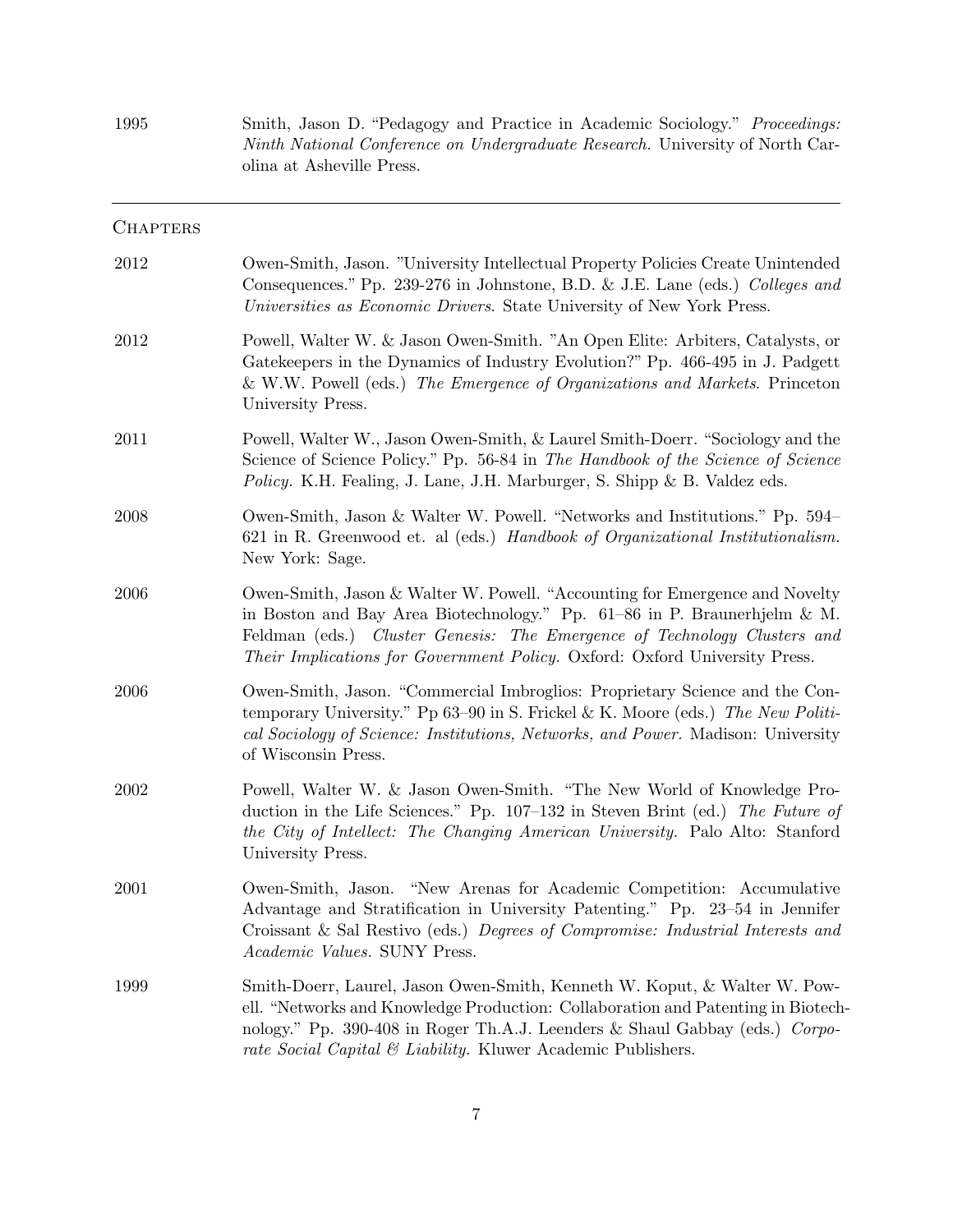## Reports & White Papers

| 2014 | Celeste, Richard F., Ann Griswold, & Miron Straf (Eds.) Furthering America's<br>Research Enterprise. Washington, D.C.: The National Academies Press (Com-<br>mitee Member).                                                 |
|------|-----------------------------------------------------------------------------------------------------------------------------------------------------------------------------------------------------------------------------|
| 2013 | Owen-Smith, Jason. "Workplace Design, Collaboration & Discovery." Paper com-<br>missioned by the National Research Council Committee on the Science of Team<br>Science.                                                     |
| 2012 | Owen-Smith, Jason, Felichism Kabo, Margaret Levenstein, Richard Price & Ger-<br>ald F. Davis."A Tale of Two Buildings: Socio-Spatial Significance in Innovation."<br>Institute For Social Research, University of Michigan. |

## Working Papers

| 2014 | Owen-Smith, Jason, Helena Buhr, & Russell J. Funk. "Network Portfolios $\&$                                                             |
|------|-----------------------------------------------------------------------------------------------------------------------------------------|
|      | the Authenticity Premium: Market Value Across Five High-Technology Sectors."                                                            |
|      | R&R, American Journal of Sociology                                                                                                      |
| 2014 | Owen-Smith, Jason & Mariana Craciun. "Funding Human Embryonic Stem Cell<br>Research: Science & Scientists in Congress." In Preparation. |

## External Grants

| 2014- | "The Institute for Research on Innovation and Science (IRIS)." Ewing Marion<br>Kauffman Foundation. \$1,500,000 (PI with James Evans, Julia Lane, Barbara<br>Mcfadden-Allen, Ron Jarmin, & Bruce Weinberg)              |
|-------|-------------------------------------------------------------------------------------------------------------------------------------------------------------------------------------------------------------------------|
| 2014- | "The Institute for Research on Innovation and Science (IRIS)." Alfred P. Sloan<br>Foundation. \$1,000,000. (PI with James Evans, Julia Lane, Barbara Mcfadden-<br>Allen, Ron Jarmin, & Bruce Weinberg)                  |
| 2014  | "Building an Implementation Roadmap for an Institute for Research on Innovation<br>and Science (IRIS)." Ewing Marion Kauffman Foundation \$250,000 (Co-PI with<br>Bruce Weinberg, Julia Lane, & Barbara McFadden-Allen) |
| 2014  | "Fall 2014 Michigan Workshop on Learning and Research Analytics" Alfred P.<br>Sloan Foundation \$60,000 (Co-PI w/ Margaret Levenstein & Tim McKay)                                                                      |
| 2013- | "Building Community and Data Infrastructure for Science Policy." National Sci-<br>ence Foundation \$572,544 (Co-PI w/ Margaret Levenstein & Julia Lane)                                                                 |
| 2012- | "Building a US Innovation Network (I-Corps) Node in Michigan." National Sci-<br>ence Foundation \$1,499,997 (Co-PI w/ Thomas Zurbruchen & Aileen Huang-<br>Saad)                                                        |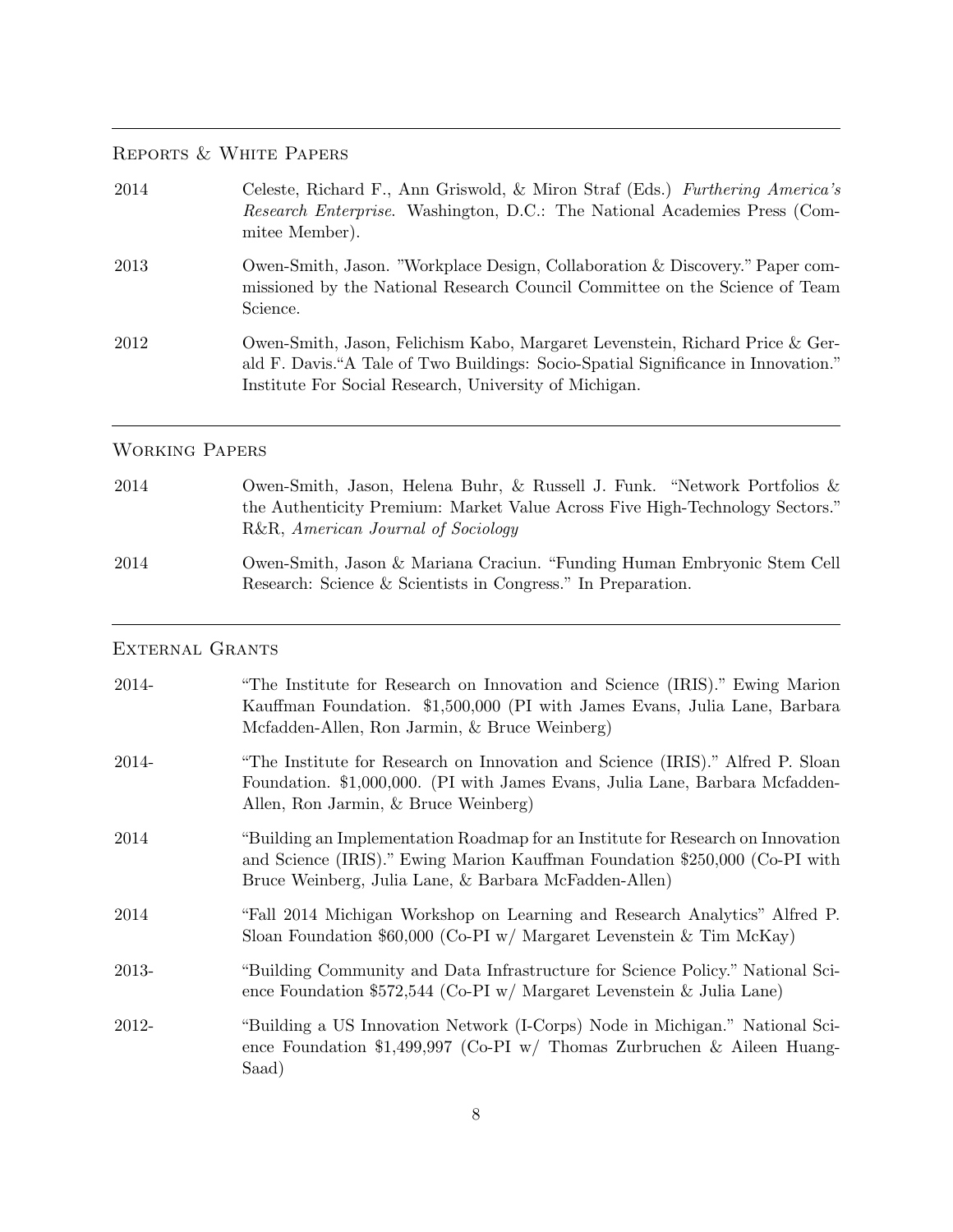| 2012-     | "Estimating the Economic Impact of Federal R&D Spending by Universities."<br>National Science Foundation \$246,743 (Co-PI w/ Margaret Levenstein)                                                        |
|-----------|----------------------------------------------------------------------------------------------------------------------------------------------------------------------------------------------------------|
| 2006-2011 | "CAREER: The Emergence and Ramifications of the U.S. Knowledge Economy."<br>National Science Foundation. \$402,000                                                                                       |
| 2009-2010 | "From Bench, to Bank, to Breakthrough: Selection, Access, and Use of Hu-<br>man Embryonic Stem Cell Research Materials." National Science Foundation.<br>\$199,795                                       |
| 2007-2010 | "Spatial and Social Networks in Organizational Innovation." National Science<br>Foundation. \$540,000 (Co-PI w/ Jean Wineman, Jerry Davis, Judith Olson, &<br>Sophia Psarra)                             |
| 2006-2008 | Industry Studies Fellowship in Biotechnology. Alfred P. Sloan Foundation. \$45,000                                                                                                                       |
| 2001-2002 | "Paths to Commercial Accomplishment at American Universities: Examining<br>Multiple Indicators of Technology Transfer Success." National Science Founda-<br>tion. \$79,000 (Co-PI $w/$ Walter W. Powell) |
| 1999-2001 | "Public Science, Private Science: The Causes and Consequences of University<br>Patenting." Association for Institutional Research, \$37,500                                                              |

## INSTITUTIONAL GRANTS

| 2014 | "The Barger Leadership Bridge Institute." TLTC: Discovery Grant – University<br>of Michigan Office of the Provost. \$50,000                                                                                       |
|------|-------------------------------------------------------------------------------------------------------------------------------------------------------------------------------------------------------------------|
| 2013 | "Impact of Physician Social Networks on Prostate Cancer Quality, Outcomes, &<br>Disparities" MCubed, $$60,000$ (w/ John Hollingsworth & James Monte - School<br>of Medicine)                                      |
| 2013 | "Toward a Network Science of Innovation." Distinguished Faculty & Graduate<br>Student Research Seminar, \$10,000                                                                                                  |
| 2012 | "University Collaboration and Breakthrough Innovation in Technology-Intensive<br>Entrepreneurial Firms." Interdisciplinary Committee on Organizational Studies<br>$(ICOS)$ . \$3000. $(w / \text{ Russell Funk})$ |
| 2011 | "Socio-Spatial Determinants of Scientific Success." IRLEE. \$15,000                                                                                                                                               |
| 2007 | "Political Debates Surrounding Human Embryonic Stem Cells." Horace Rackham<br>School Of Graduate Studies Spring/Summer Research Grant. \$4,000 (w/ Mariana<br>Cracium)                                            |
| 2004 | "Policy, Controversy, and the Anti-Commons in Human Embryonic Stem Cell Re-<br>search" Office of the Vice President for Research, University of Michigan. \$14,500                                                |
| 2003 | "Universities and Industry Networks in the Life Sciences." Office of the Vice<br>President for Research/Life Science, Values and Society Program, University of<br>Michigan. \$7,700                              |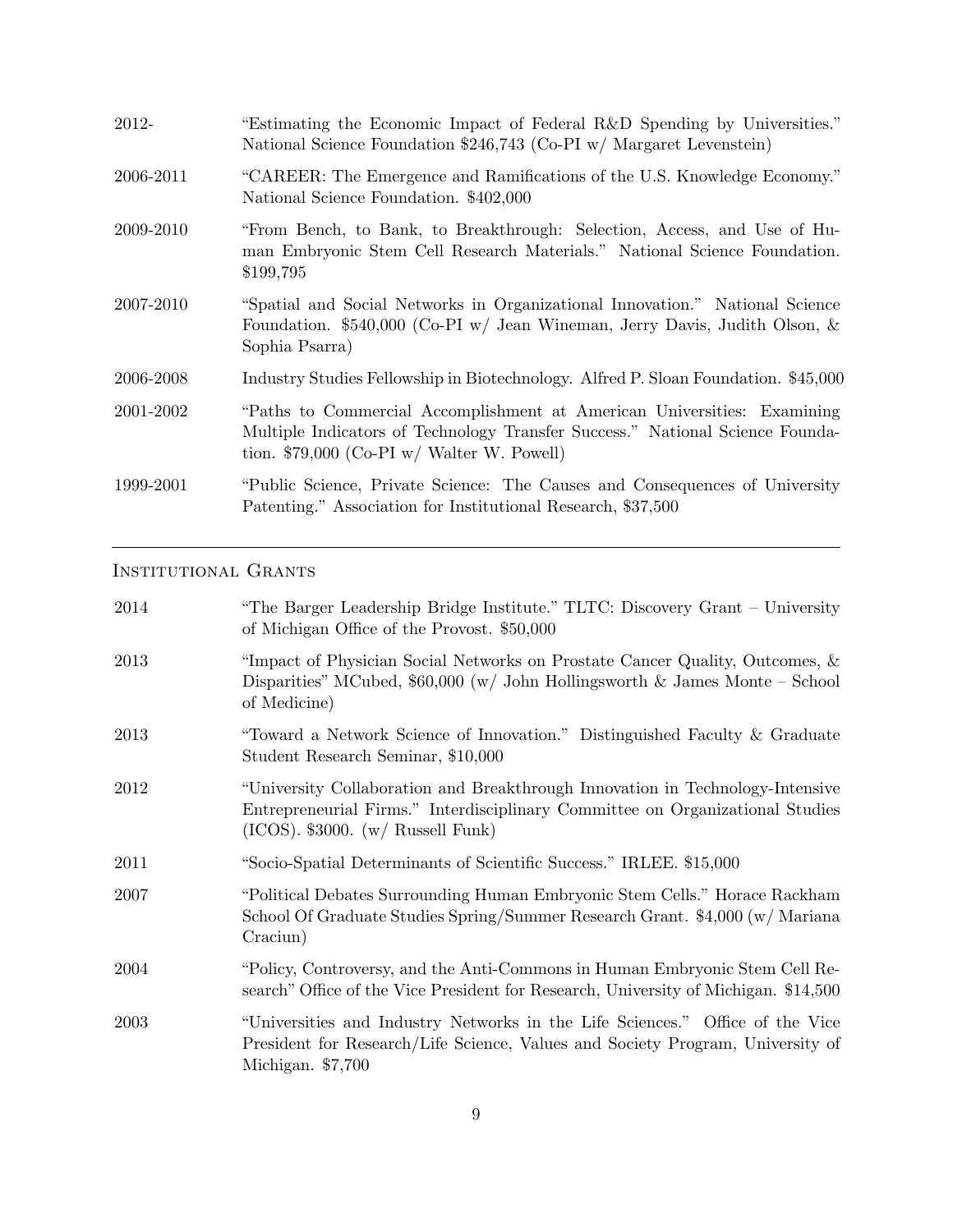## RECENT INVITED PRESENTATIONS

| 2013     | "Assessing the Social and Economic Roles of Research Universities."<br>Consortium for Institutional Cooperation, $CNSF - U.S.$ Congress                                            |
|----------|------------------------------------------------------------------------------------------------------------------------------------------------------------------------------------|
| 2012     | "From Bank to Bench to Breakthrough: The Effects of Funding Policies on Human<br>Stem Cell Science."<br>SciSIP PI Conference, National Academies of Science                        |
| 2012     | "Cosigns and Comovement: Inducing Categories From Similarity Networks."<br>Vienna University of Economics and Business                                                             |
| 2012     | "The Authenticity Premium and the Illegitimacy Discount"<br>Brown University                                                                                                       |
| 2012     | "Measuring Radical Innovations"<br>Brown University                                                                                                                                |
| 2011     | "Using STAR METRICS for Policy Relevant Social Science Research."<br>George Washington University, Federal Demonstration Project, American Asso-<br><i>ciation of Universities</i> |
| 2011     | "Relational Signals and Institutional Expectations."<br>Boston University, University of Chicago-Booth School of Business, University<br>of Mannheim                               |
| 2011     | "Science for Fun and/or Profit."<br>Stanford University                                                                                                                            |
| 2010     | "From Bank, to Bench, to Breakthrough: The Effects of Funding Policies on<br>Human Stem Cell Science"<br>American Academy of Arts and Sciences                                     |
| 2010     | "Science for Fun and/or Profit."<br>Aalto University, Carnegie Mellon University, Georgia Institute of Technology,<br>Rotman School of Management, ICOS University of Michigan.    |
| 2009     | "Funding Human Embryonic Stem Cell Research."<br>Canadian Stem Cell Research Network                                                                                               |
| 2008     | "Networks & Innovation: Theory & Measurement"<br><i>OECD</i>                                                                                                                       |
| 2008     | "Networks & Institutions in the Utilization of Knowledge"<br>National Institutes of Health, Office of the Director                                                                 |
| $2008\,$ | "Molecules & Money"<br>Wharton Business School - University of Pennsylvania                                                                                                        |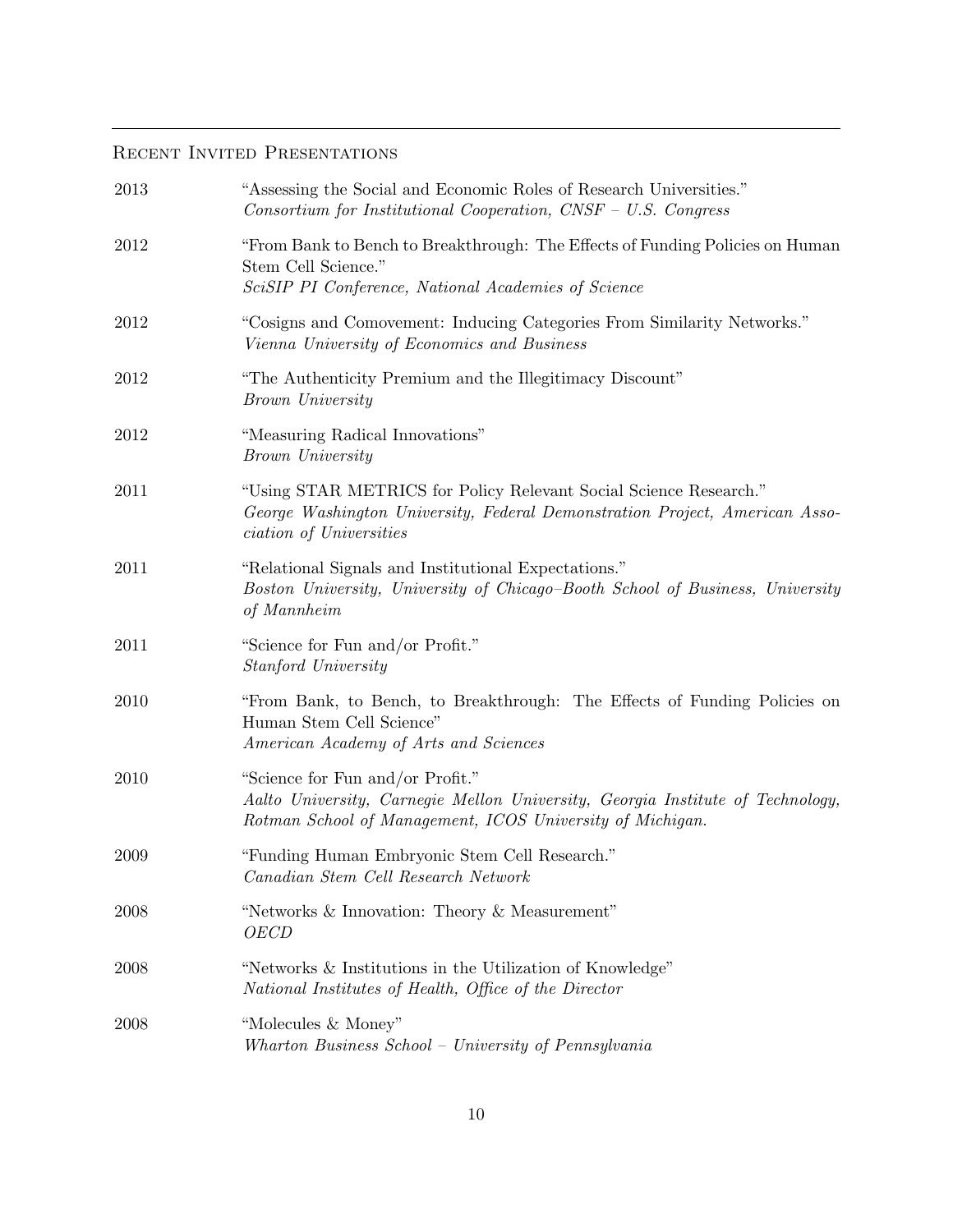| 2008 | "Funding Human Embryonic Stem Cell Research: Science & Scientists in Congress."<br>Georgia Institute of Technology                                                                                                                                         |
|------|------------------------------------------------------------------------------------------------------------------------------------------------------------------------------------------------------------------------------------------------------------|
| 2008 | "Know when to fold 'em: Multiple Networks, Market Sentiment, & IPO Deci-<br>sions."<br>McGuire Center For Entrepreneurship-University of Arizona                                                                                                           |
| 2007 | "Structural Components of Institutional Change: Science and Commerce in Academe."<br>Stanford University, London Business School, Indiana University, Harvard/MIT<br>Economic Sociology Seminar, Northwestern University-Kellogg School of Man-<br>agement |

### Teaching Interests

Organization Theory, Economic Sociology, Social Networks, Sociology of Science & Technology, Innovation, Entrepreneurship, Research Methods

#### Undergraduate Courses

OrgStudy 201: Leadership & Collaboration OrgStudy 202: Practicum in Leadership & Collaboration Soc/OrgStudy 215: Organization & Society Sociology 420: Complex Organizations. Organizational Studies 310: Formal Organizations and Environments Organizational Studies 495: Research Seminar in Organizations and Innovation Organizational Studies 490: United States Knowledge Economy (USKE)

Ph.D. Courses

Sociology 595: Science, Technology, & Society Sociology 507: Logics and Strategies of Social Research Sociology 515: Economic Sociology & Organizations Sociology 595: Networks, Institutions, & Identities

### International Teaching

<sup>&</sup>quot;Entrepreneurial Ecosystems" – Global Entrepreneurship Program, Institute for Social Research. "Networks and Institutions" - Aalto University (Finland), University of Mannheim (Germany), Wirtschaftuniversitat Wein (Vienna)

<sup>&</sup>quot;Social Networks v. Business Networks" - Swedish School of Economics (Finland)

<sup>&</sup>quot;Knowledge, Networks, and Innovation." - University College (Norway)